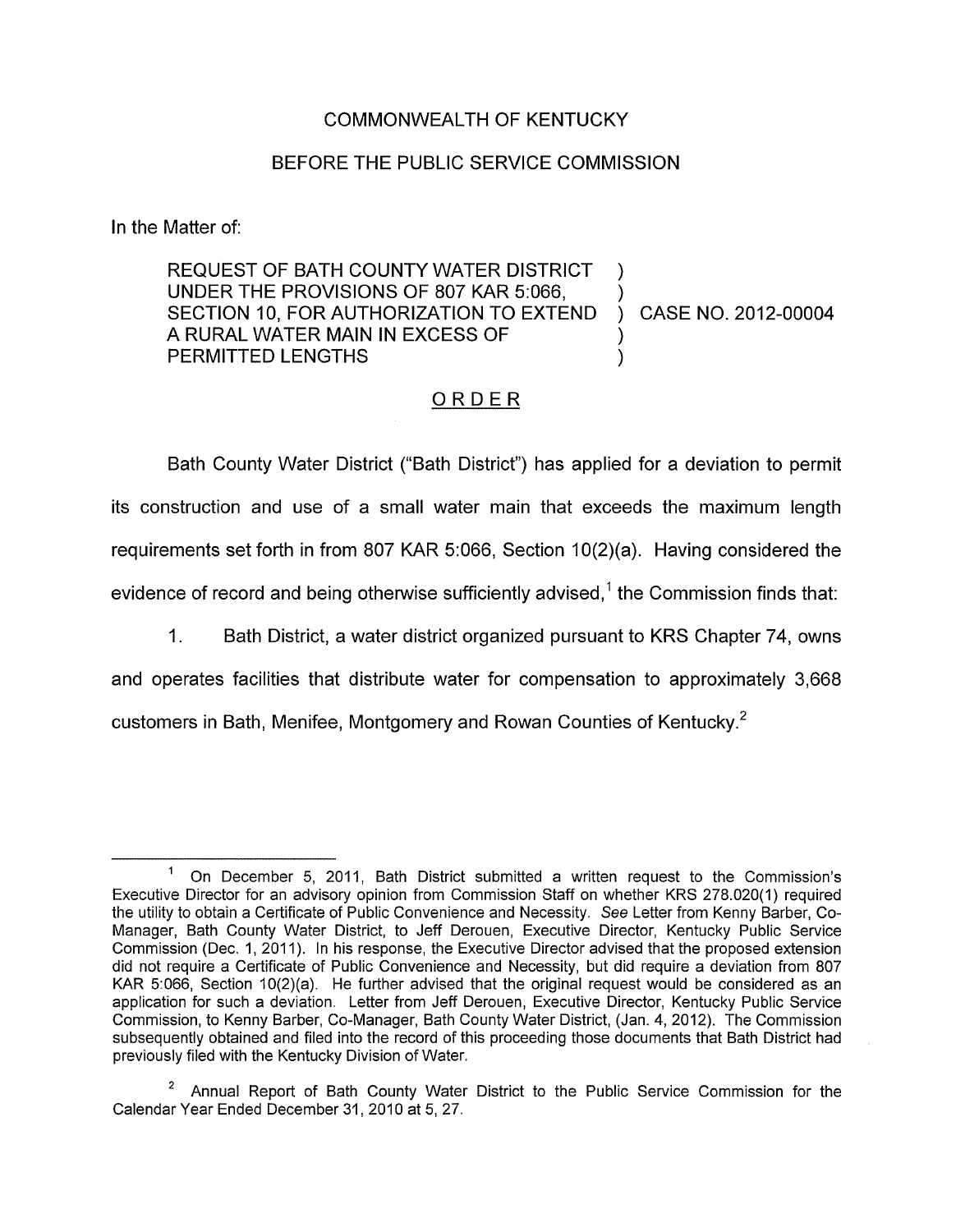2. Bath District proposes to install and maintain approximately 4,585 linear feet of 2-inch polyvinylchloride ("PVC") water main along Starshader Lane in Bath County.

3. The proposed water main will connect to a 3-inch water main at one point only and will not connect to any other water mains.

4. The proposed water main is intended to serve only one customer.

5. Bath District presently has no plans to make additional connections to the proposed main and represents that the remote location of the water main renders future development or the connection of additional customers unlikely.

6 The customer who the proposed water main will serve will contribute the total cost of the proposed water main.<sup>3</sup>

7. 807 KAR 5:066, Section 10(2), limits the length of a non-circulating 2-inch water main to 250 linear feet. It further provides that, in the case of rural water mains, the Commission may permit a water main in excess of this maximum length if hydraulic studies indicate that water pressure will remain within the limits set forth in 807 KAR 5066, Section 5(1), and that the water main can provide adequate flow of water to serve the peak requirements of customers.

8. Hydraulic studies indicate that the water pressures in the proposed water main will remain within the limits set forth in 807 KAR 5:066, Section 5(1), and that the proposed water main can provide adequate flow of water to serve the peak requirements of its only customer.

The Commission reminds Bath District that, in the absence of a special arrangement that the Commission has expressly approved, 807 KAR 5:066, Section 11(1), requires Bath District to bear the cost of 50 linear feet of the proposed extension. Nothing in this Order should be construed as approving the proposed water main's financial arrangements. **3**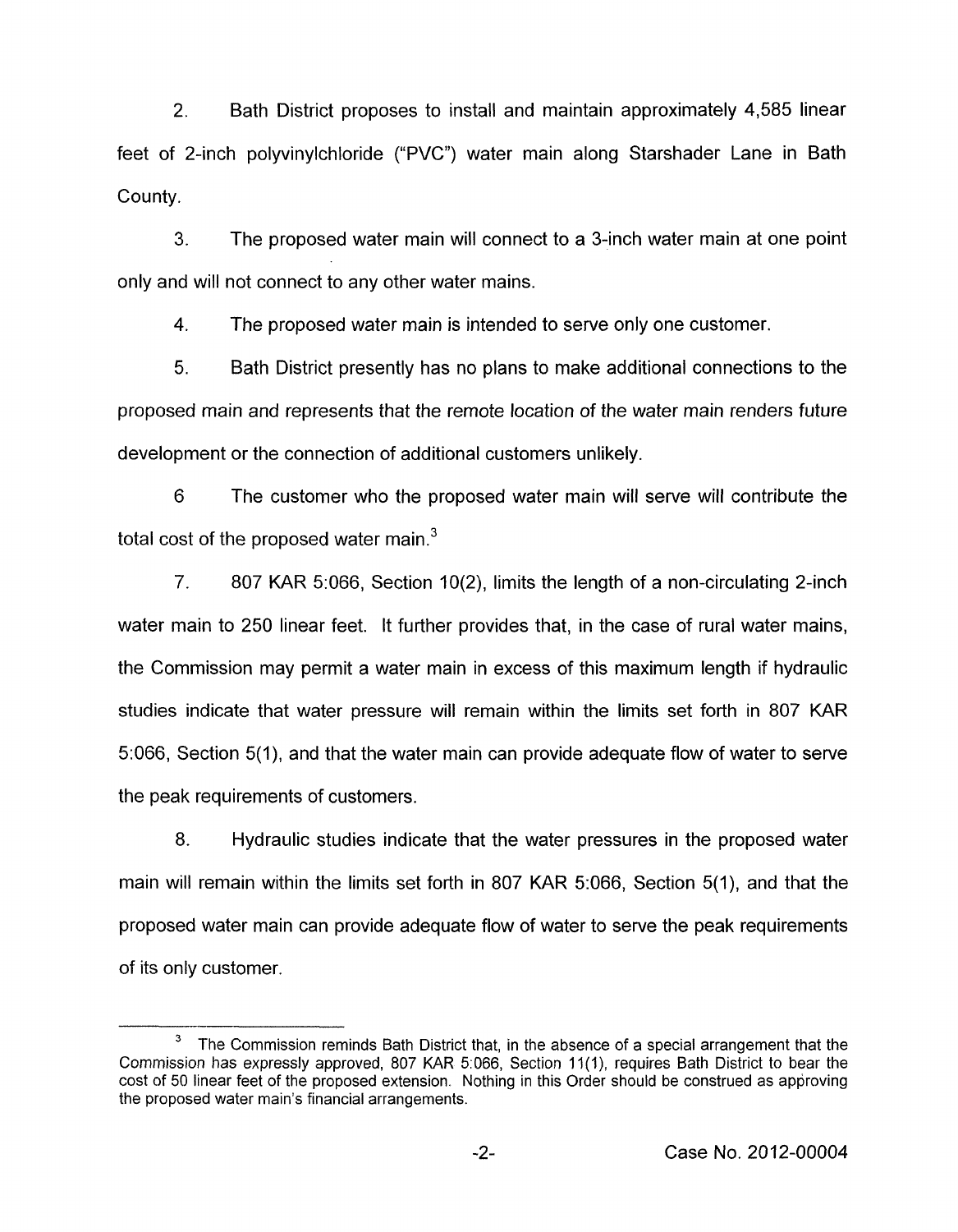**9.** The Kentucky Division of Water has approved the proposed water main's plan and specifications with respect to sanitary features of design on the condition that no extensions be made to the proposed water main.

IT IS THEREFORE ORDERED that:

1. Bath District's request for deviation from 807 KAR 5:066, Section 10(2)(a) is granted.

2. Bath District is permitted to place into service the proposed 2-inch PVC water main of 4,585 linear feet to run along Starshader Lane in Bath County, Kentucky.

*3.* Bath District shall continue to use the proposed water main only as long as the water main complies with all other sections of 807 KAR 5:066.

4. Bath District shall monitor the adequacy of the proposed water main and shall take necessary actions to maintain the level of service within the standards set forth in 807 KAR 5:066.

5. Bath District shall provide service on this main or any other water main to any customer who is entitled to service under the Commission's regulations and Bath District's filed rate schedules and regulations provided, however, appropriate engineering studies are performed and the approval of the Kentucky Division of Water and the Commission is obtained.

*-3-* Case No. 2012-00004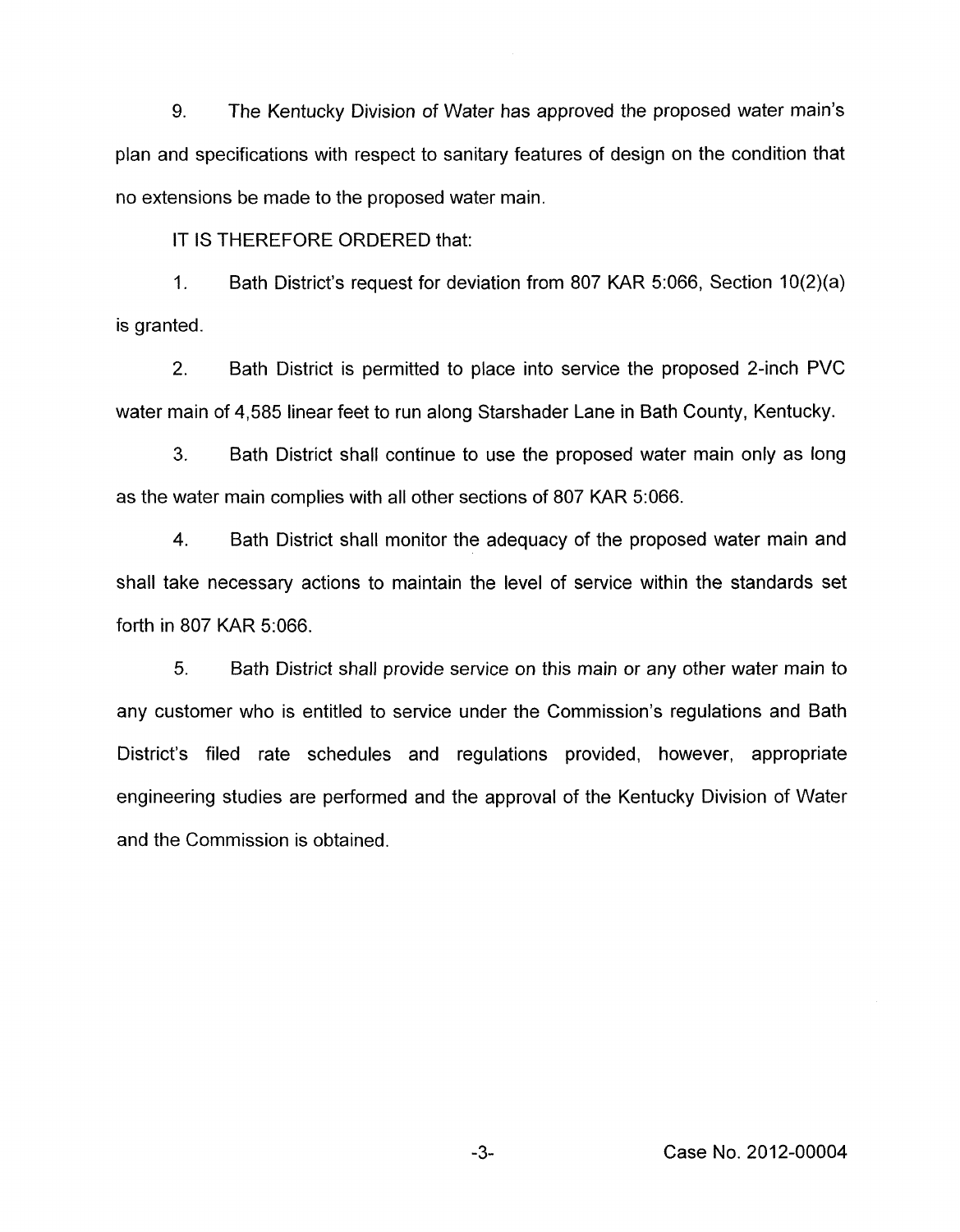By the Commission



ATTES<sub>I</sub> **Director**  $Exec$ I€

Case No. 2012-00004